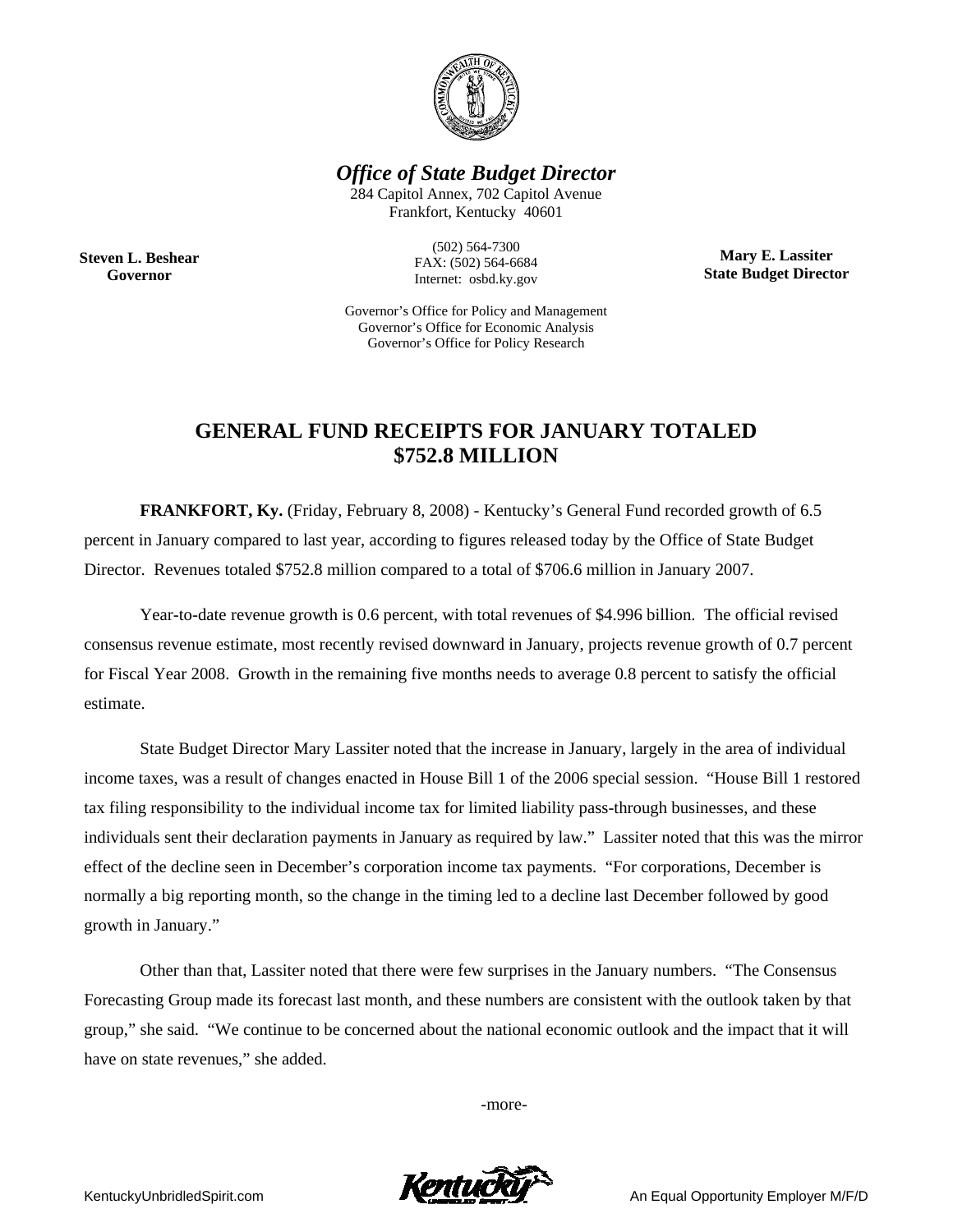Among other General Fund taxes, the major developments were:

- Sales and use tax revenues grew by 3.7 percent.
- The corporation income tax fell by 94.1 percent, principally due to changes in tax laws.
- Coal severance tax revenue declined by 0.8 percent.
- Property taxes slipped by 15.5 percent due to timing differences in the payment of the public service company property tax between this year and last year.
- Cigarette taxes rose by 12.7 percent.
- Revenue from the Kentucky Lottery was up by 6.9 percent compared to last year.

The Road Fund grew strongly in January, rising by 9.1 percent with total receipts of \$104.0 million. So far in this fiscal year, the Road Fund is up by 7.0 percent, higher than the growth (4.6 percent) required by the revised consensus revenue estimate.

Among the major Road Fund accounts, motor fuels taxes rose 3.1 percent in January, as the additional tax tied to the price of gasoline continued to boost revenues. The motor vehicle usage tax had a strong month, rising 6.4 percent in January and continuing the growth the tax has seen in recent months. License and privilege taxes rose 30.4 percent in January due to growth in the weight distance tax and other motor vehicle license fees. Nontax receipts fell by 24.8 percent principally due to the loss of toll and investment income.

-30-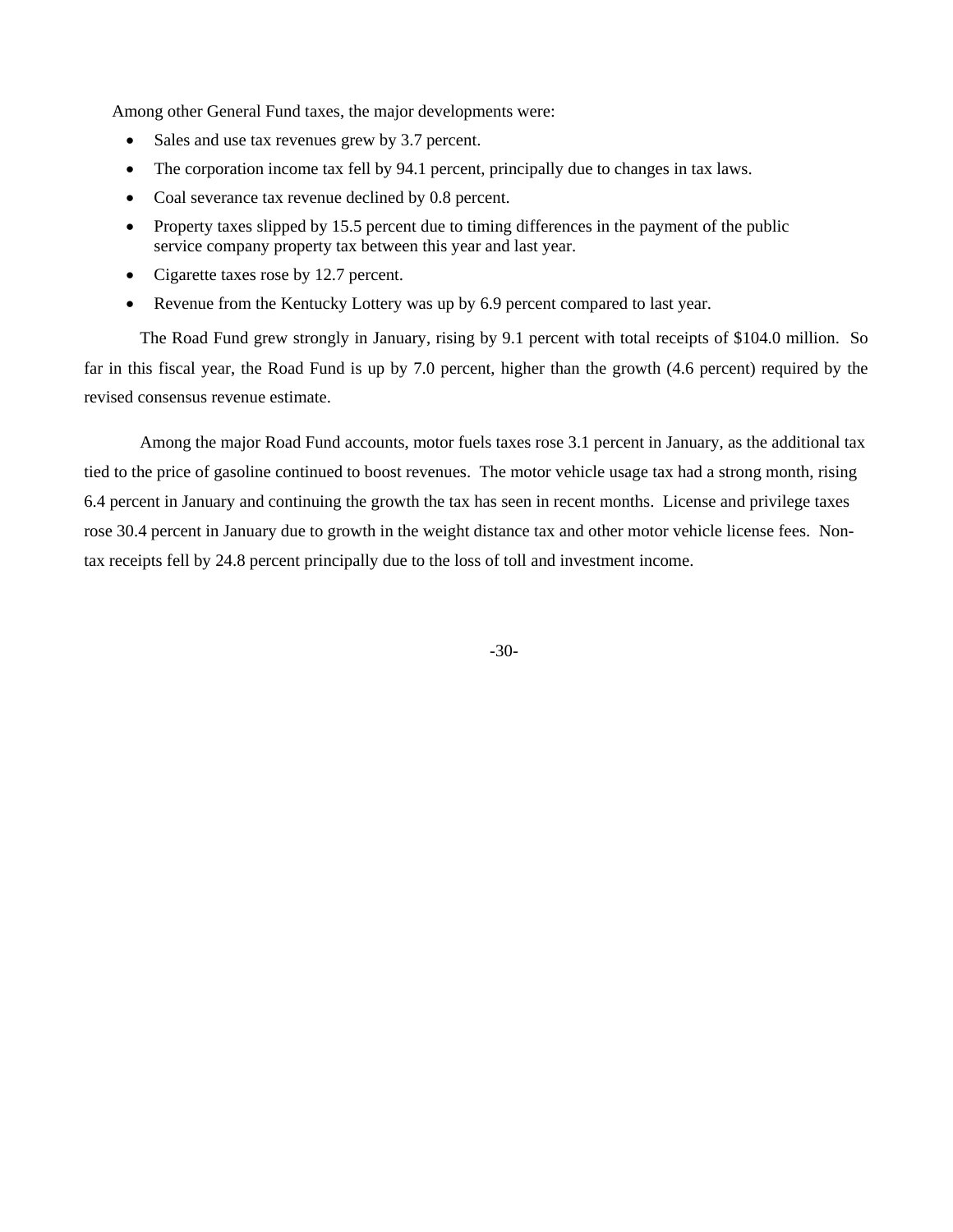## **KENTUCKY STATE GOVERNMENT REVENUE 1. GENERAL FUND REVENUE**

|                                      | <b>JANUARY</b> |               |                | <b>JULY THROUGH JANUARY</b> |                 |          |
|--------------------------------------|----------------|---------------|----------------|-----------------------------|-----------------|----------|
|                                      | 2008           | 2007          | % Change       | FY 2008                     | FY 2007         | % Change |
| <b>TOTAL GENERAL FUND</b>            | \$752,769,323  | \$706,626,288 | 6.5%           | \$4,996,100,500             | \$4,966,015,908 | 0.6%     |
| Tax Receipts                         | \$724,321,543  | \$682,750,439 | 6.1%           | \$4,808,073,363             | \$4,791,713,981 | 0.3%     |
| <b>Sales and Gross Receipts</b>      | \$328,761,983  | \$315,950,464 | 4.1%           | \$1,989,428,204             | \$1,931,854,751 | $3.0\%$  |
| <b>Beer Consumption</b>              | 453,784        | 451,749       | 0.5%           | 3,896,849                   | 3,742,161       | 4.1%     |
| Beer Wholesale                       | 4,155,685      | 3,957,458     | 5.0%           | 30,237,451                  | 28,068,916      | 7.7%     |
| Cigarette                            | 15,618,541     | 13,857,926    | 12.7%          | 100,589,007                 | 98,585,389      | 2.0%     |
| <b>Distilled Spirits Case Sales</b>  | 12,631         | 12,041        | 4.9%           | 63,656                      | 60,849          | 4.6%     |
| <b>Distilled Spirits Consumption</b> | 1,232,605      | 1,166,479     | 5.7%           | 6,362,580                   | 6,180,758       | 2.9%     |
| <b>Distilled Spirits Wholesale</b>   | 3,369,401      | 3,190,232     | 5.6%           | 16,348,586                  | 15,553,836      | 5.1%     |
| Insurance Premium                    | 54,915         | 51,317        | 7.0%           | 41,055,941                  | 39,182,341      | 4.8%     |
| Pari-Mutuel                          | 165,496        | 198,841       | $-16.8%$       | 2,287,058                   | 2,419,476       | $-5.5%$  |
| Race Track Admission                 | $\Omega$       | (1,988)       | $\overline{a}$ | 177,415                     | 182,220         | $-2.6%$  |
| Sales and Use                        | 296,689,592    | 286,186,300   | 3.7%           | 1,742,895,848               | 1,695,171,062   | 2.8%     |
| Wine Consumption                     | 299,533        | 295,742       | 1.3%           | 1,457,965                   | 1,441,010       | 1.2%     |
| Wine Wholesale                       | 1,592,534      | 1,548,572     | 2.8%           | 7,382,700                   | 7,049,188       | 4.7%     |
| <b>Telecommunications Tax</b>        | 4,419,265      | 4,355,575     | 1.5%           | 31,361,609                  | 29,252,491      | 7.2%     |
| <b>Other Tobacco Products</b>        | 698,000        | 680,219       | 2.6%           | 5,311,541                   | 4,965,056       | 7.0%     |
| License and Privilege                | \$26,669,735   | \$22,753,747  | 17.2%          | \$207,835,844               | \$166,665,761   | 24.7%    |
| Alc. Bev. License Suspension         | 68,100         | 32,920        | 106.9%         | 501,270                     | 290,301         | 72.7%    |
| Coal Severance                       | 17,956,637     | 18,093,630    | $-0.8%$        | 128,859,739                 | 129,478,794     | $-0.5%$  |
| <b>Corporation License</b>           | 494,080        | 694,153       | $-28.8%$       | 4,229,244                   | 5,390,696       | $-21.5%$ |
| Corporation Organization             | 21,582         | 9,747         | 121.4%         | 207,282                     | 64,153          | 223.1%   |
| Occupational Licenses                | 5,520          | 21,878        | $-74.8%$       | 68,289                      | 93,440          | $-26.9%$ |
| Oil Production                       | 834,819        | 491,713       | 69.8%          | 5,219,673                   | 3,602,409       | 44.9%    |
| Race Track License                   | 0              | (250)         | ---            | 189,785                     | 275,450         | $-31.1%$ |
| <b>Bank Franchise Tax</b>            | 525,387        | 1,190,934     | $-55.9%$       | 298.729                     | 1,129,840       | $-73.6%$ |
| <b>Driver License Fees</b>           | 41,550         | 28,912        | 43.7%          | 355,520                     | 337,476         | 5.3%     |
| <b>Minerals Severance</b>            | 1,161,298      | 880,917       | 31.8%          | 11,089,414                  | 9,652,291       | 14.9%    |
| <b>Natural Gas Severance</b>         | 2,384,094      | 1,309,194     | 82.1%          | 16,633,994                  | 16,350,912      | 1.7%     |
| <b>Limited Liability Entity</b>      | 3,176,668      | 0             | ---            | 40,182,907                  | 0               |          |
| Income                               | \$274,612,649  | \$234,680,986 | 17.0%          | \$2,167,077,068             | \$2,251,234,358 | $-3.7%$  |
| Corporation                          | 1,903,570      | 32,536,522    | -94.1%         | 273,731,731                 | 550,994,195     | -50.3%   |
| Individual                           | 272,709,078    | 202,144,463   | 34.9%          | 1,893,345,336               | 1,700,240,163   | 11.4%    |
| Property                             | \$87,269,576   | \$103,300,089 | $-15.5%$       | \$391,484,000               | \$395,476,169   | $-1.0%$  |
| Building & Loan Association          | 4,020          | 0             |                | 97,852                      | 425,552         | -77.0%   |
| General - Real                       | 61,459,068     | 53,862,595    | 14.1%          | 211,457,597                 | 202,870,411     | 4.2%     |
| General - Tangible                   | 21,296,197     | 31,010,546    | $-31.3%$       | 133,566,340                 | 135,082,036     | $-1.1%$  |
| Omitted & Delinquent                 | 2,119,513      | 1,260,571     | 68.1%          | 12,605,359                  | 22,317,450      | $-43.5%$ |
| <b>Public Service</b>                | 2,373,724      | 17,139,895    | $-86.2%$       | 33,222,619                  | 34,194,506      | $-2.8%$  |
| Other                                | 17,055         | 26,482        | $-35.6%$       | 534,233                     | 586,213         | $-8.9%$  |
| Inheritance                          | \$4,385,888    | \$3,485,666   | 25.8%          | \$31,030,706                | \$26,888,783    | 15.4%    |
| Miscellaneous                        | \$2,621,712    | \$2,579,488   | 1.6%           | \$21,217,541                | \$19,594,158    | 8.3%     |
| Legal Process                        | 1,566,241      | 1,612,085     | -2.8%          | 14,103,694                  | 14,096,772      | $0.0\%$  |
| T. V. A. In Lieu Payments            | 1,055,161      | 918,640       | 14.9%          | 7,113,537                   | 5,444,125       | 30.7%    |
| Other                                | 310            | 48,762        | $-99.4%$       | 310                         | 53,261          | $-99.4%$ |
| <b>Nontax Receipts</b>               | \$27,088,939   | \$23,119,665  | 17.2%          | \$181,621,388               | \$165,952,682   | 9.4%     |
| <b>Departmental Fees</b>             | 2,342,600      | 2,153,450     | 8.8%           | 16,735,644                  | 15,020,838      | 11.4%    |
| <b>PSC Assessment Fee</b>            | 60,097         | 5,688         | 956.5%         | 10,661,352                  | 12,287,094      | $-13.2%$ |
| Fines & Forfeitures                  | 1,740,588      | 429,169       | 305.6%         | 16,144,643                  | 14,375,990      | 12.3%    |
| Interest on Investments              | 108,851        | 114,952       | $-5.3%$        | 922,602                     | 806,806         | 14.4%    |
| Lottery                              | 15,500,000     | 14,500,000    | 6.9%           | 107,761,591                 | 103,125,113     | 4.5%     |
| Sale of NO <sub>x</sub> Credits      | 4,315,000      | 213,850       | 1917.8%        | 4,315,000                   | 413,350         | 943.9%   |
| Miscellaneous                        | 3,021,803      | 5,702,555     | $-47.0%$       | 25,080,556                  | 19,923,492      | 25.9%    |
| Redeposit of State Funds             | \$1,358,841    | \$756,184     | 79.7%          | \$6,405,749                 | \$8,349,245     | $-23.3%$ |
|                                      |                |               |                |                             |                 |          |